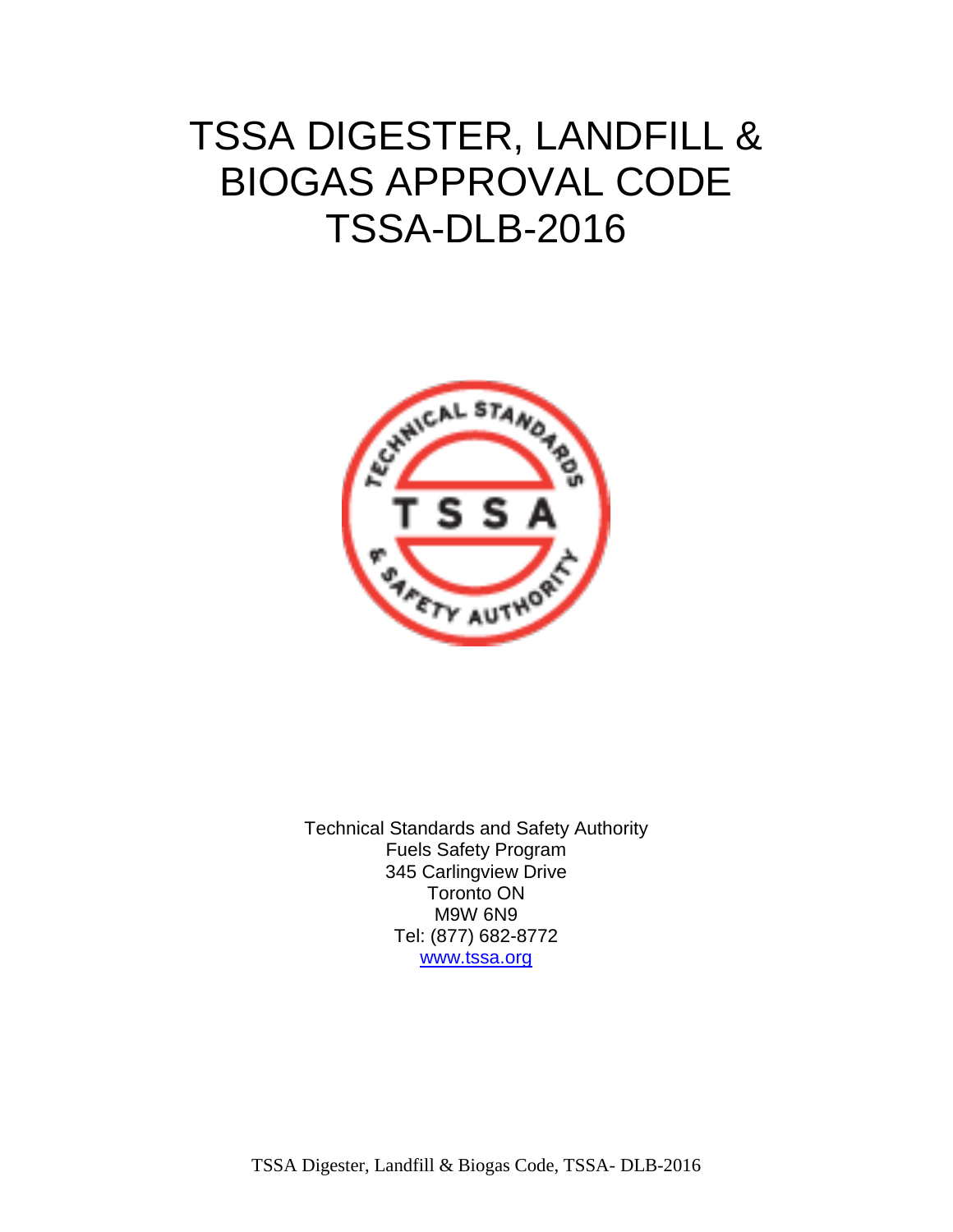# TSSA TSSA DIGESTER, LANDFILL & BIOGAS APPROVAL CODE TSSA-DLB-2016 August 2016

Issued by: FUELS SAFETY PROGRAM TECHNICAL STANDARDS AND SAFETY AUTHORITY

## FOREWORD

Definitions in this Code have the same meaning as those contained in the relevant regulations made under the *Technical Standards and Safety Act, 2000*.

This document adopts either in whole or in part the ANSI/CSA B149.6-15 Code for digester gas, landfill gas and biogas generation and utilization published in 2015.

This document was developed in consultation with the TSSA Gaseous Fuels Advisory Council and the TSSA Digester, Landfill and Biogas Risk Reduction Group.

In the event of a conflict between this code and Ontario Regulation 212/01 (Gaseous Fuels), the regulation shall prevail.

Inquiries regarding this document may be addressed to:

Technical Standards and Safety Authority Fuels Safety Program 345 Carlingview Drive Toronto ON M9W 6N9 Tel: (877) 682-8772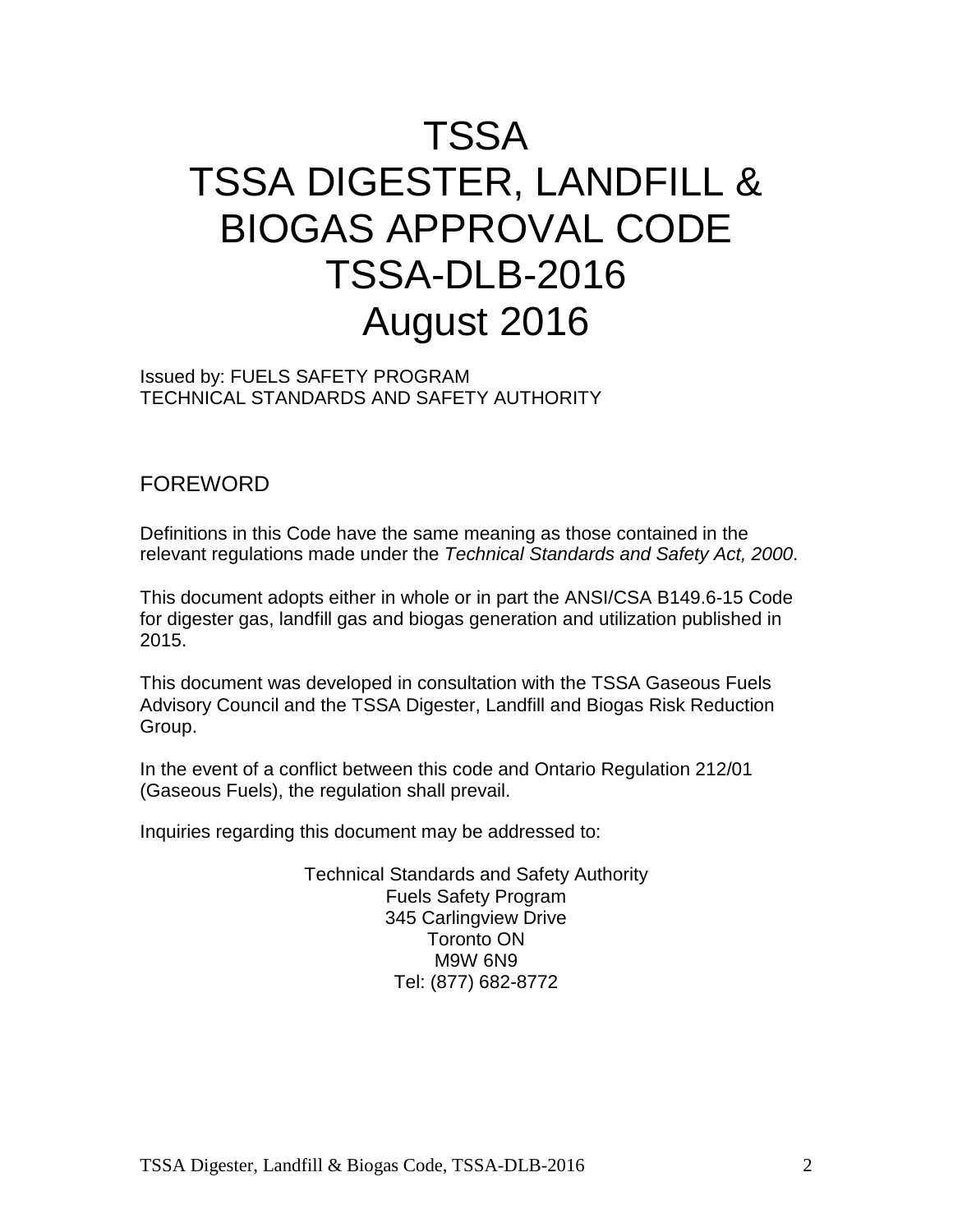# **1. Scope of Code and Application Procedures**

#### **1.1 Scope and Application**

## **1.1.1**

This document establishes TSSA requirements for fuel handling equipment at water pollution control plants, landfill sites and biogas facilities to ensure the safe handling of gas and operation of systems where gas is stored, transmitted or utilized. TSSA has jurisdiction over all fuel handling systems, including fuel handling appliances, equipment and associated piping.

## **1.1.2**

This code applies to the storage, handling and use of gas. TSSA does not review, assess or approve the performance of any appliances or equipment, the handling of any waste material or the passive ventilation of the gas.

## **1.1.3**

For landfill sites, this code applies to the extraction blower and all downstream equipment, appliances and piping used for the storage, handling, transmission or utilization of gas (i.e., the entire positive pressure side of the gas system). This includes landfill flares. This code does not apply to collection systems located within the perimeter of the landfill or aggregating piping upstream of the first blower.

## **1.2 Approval and Variance Requirements**

#### **1.2.1**

TSSA approval is required for fuel handling systems at new facilities or at existing facilities where such facilities have been modified, upgraded or expanded. This requirement has been in place since 2007. Systems installed prior to 2007 that have not been modified, upgraded or expanded do not require TSSA approval.

## **1.2.2**

Approvals for appliances shall be obtained before the appliance is operated. Approval may be in the form of a certification or TSSA field approval.

## **1.2.3**

Where a deviation from the requirements of this code is required, the party responsible must make a separate application for a variance to the Director. Unapproved equipment appliances or piping cannot be used until a variance is issued.

## **1.2.4**

The approval process includes:

- 1. submitting the required documentation to TSSA
- 2. a technical review
- 3. site verification and testing.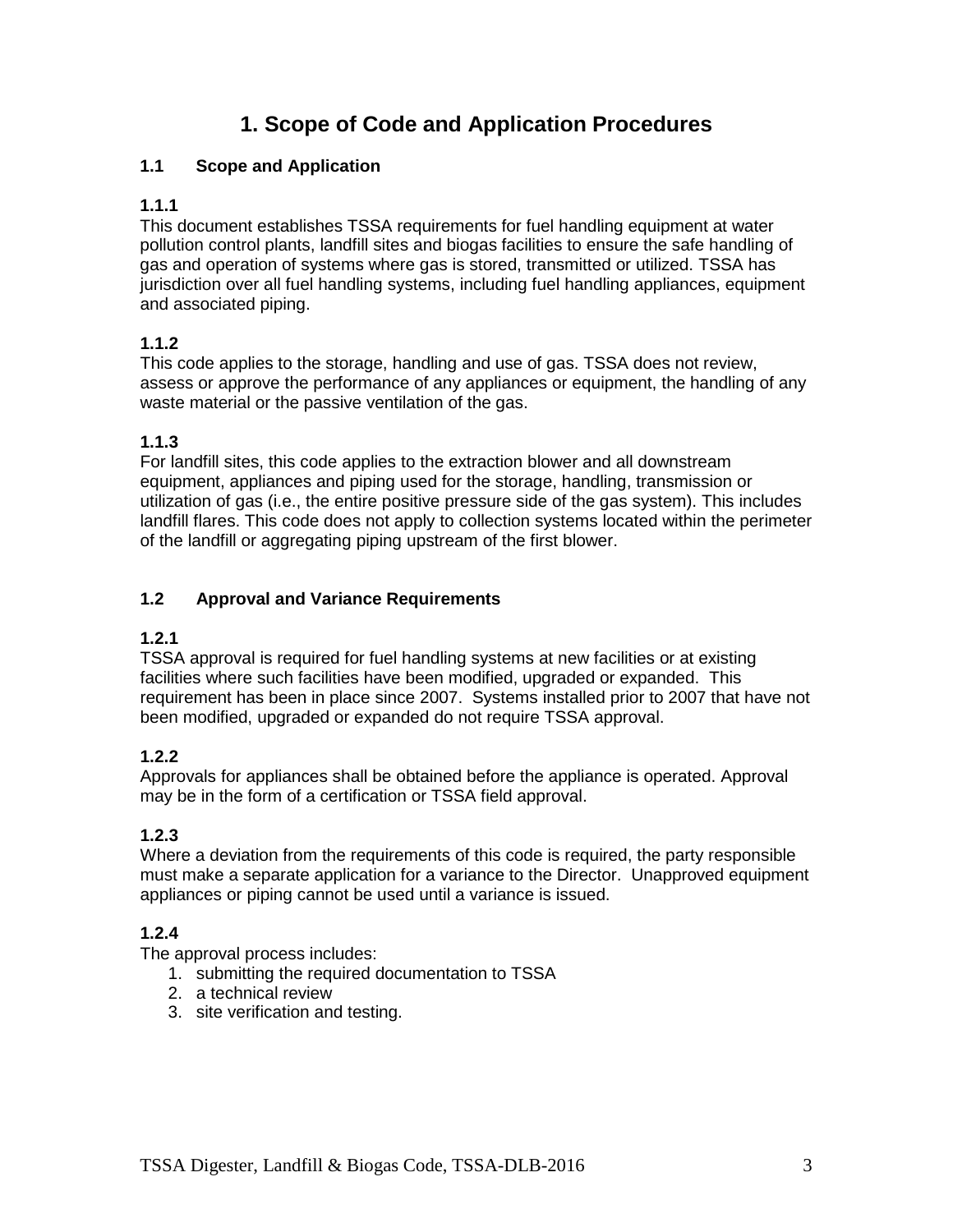## **1.3 Required Documentation**

## **1.3.1**

An application for digester, landfill and biogas approval shall be made to the TSSA and shall include:

One set of:

- (a) a completed application;
- (b) an description for the scope of work being conducted;
- (c) engineering drawings;
- (d) a list of fuel burning appliances;
- (e) specifications for valves, controls and components; and
- (f) a bill of materials

If the submission is paper and the drawings are larger than 11" x 17" two sets are required.

## **1.3.2**

The Director or an inspector may require an applicant to provide additional information or documentation.

#### **1.4 Technical Review**

#### **1.4.1**

The purpose of the technical review is:

- (a) to verify that the design complies with this Code and the Regulations;
- (b) to resolve any conflicts or deviations from this Code or the Regulations; and
- (c) to ensure the documentation is complete.

#### **1.4.2**

Upon completion of the technical review, a report will be issued to the applicant/owner, technical contact, invoicee and the assigned TSSA inspector. An invoice will be issued to the invoicee for the review time.

#### **1.5 Site Verification and Testing**

#### **1.5.1**

The purpose of the site verification and testing is to confirm that:

- (a) the facility is constructed in accordance with the reviewed documentation;
- (b) appliances, equipment and piping are installed in accordance with this code; and
- (c) the facility has the required safety functionality and all equipment, appliances and piping is installed in accordance with the applicable codes and standards.

#### **1.5.2**

If requested by an inspector, the applicant/owner of the facility shall perform any tests deemed necessary by the inspector to verify that all equipment and appliances are working properly. The applicant/owner shall have the necessary test equipment available at the time of the test.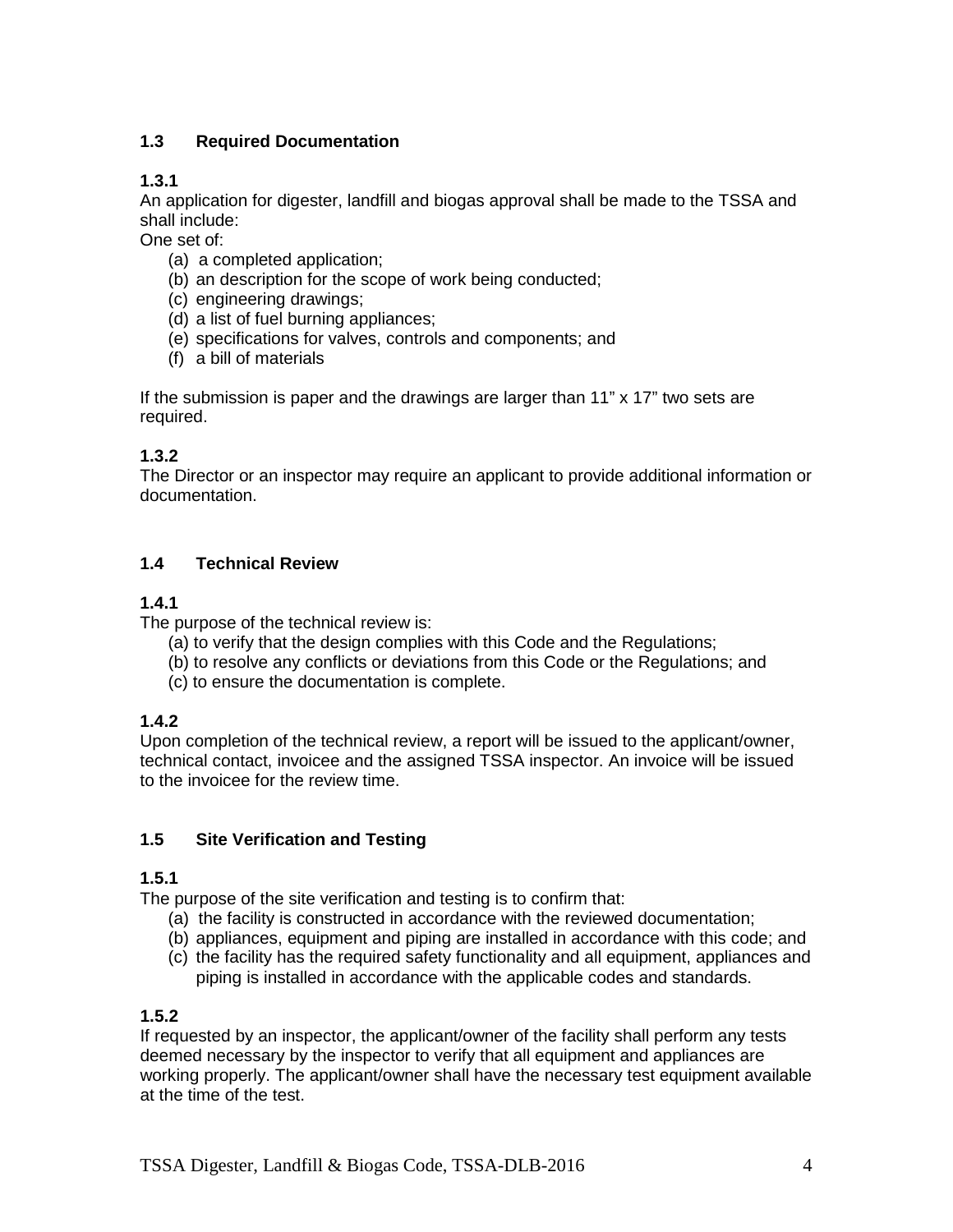## **1.5.3**

The inspector may require that a person with particular knowledge and/or familiarity with the facility and installation to be present during site verification and testing.

## **1.6 Approval Issuance and Fees**

## **1.6.1**

Upon successful completion of the approval process, including technical review and site verification and testing, TSSA will issue a written confirmation of approval. Such approval will be limited to the scope of the project included in the technical review and site verification process.

## **1.6.2**

The fees payable by the invoicee to TSSA under this program shall be applied in accordance with the TSSA fee schedule in effect at the time the relevant activity took place.

## **1.6.3**

TSSA will issue all reports to the applicant (owner of the facility), invoicee and the technical contact.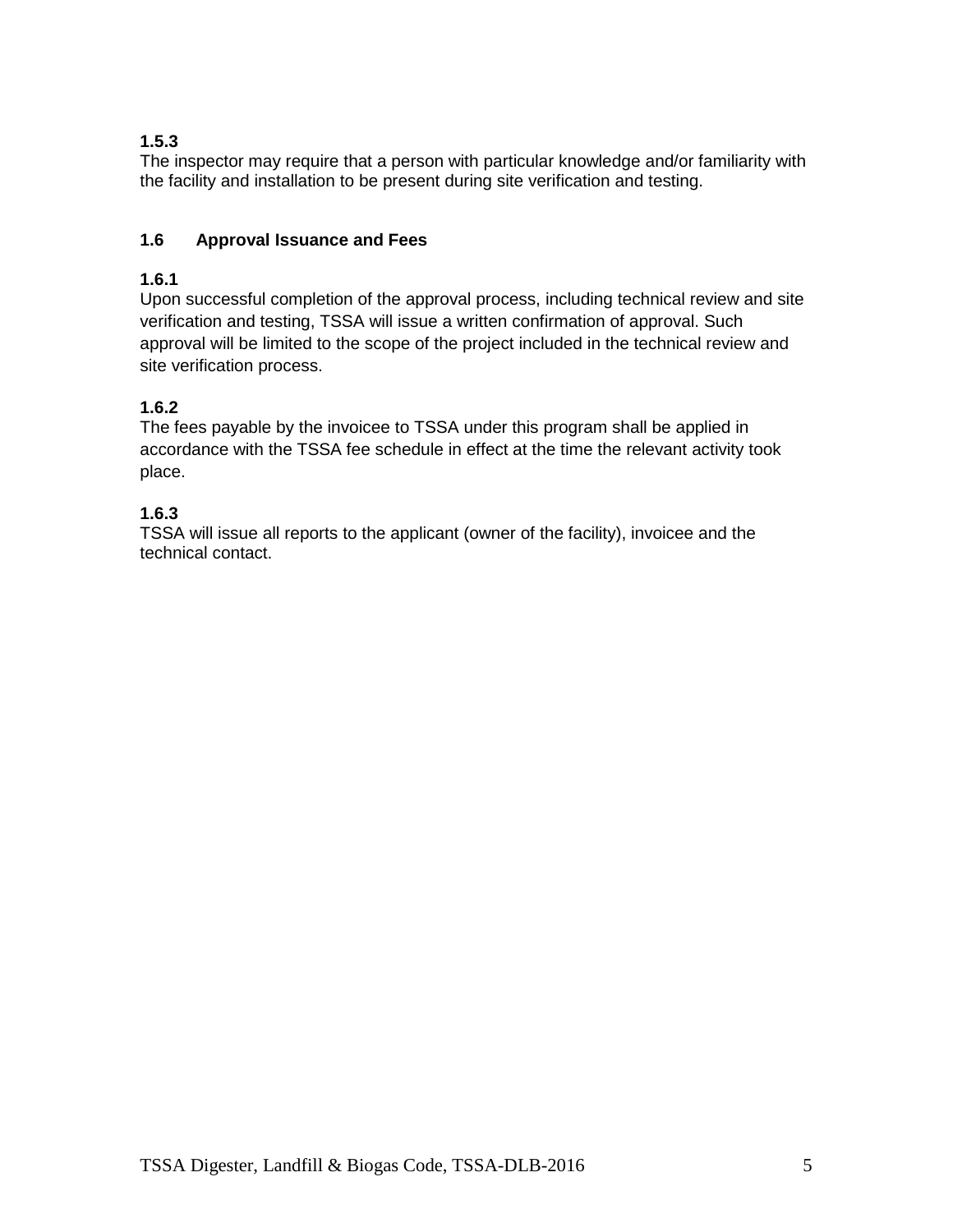## **PART 2: Construction, Installation and Control**

#### **2.**

**ANSI/CSA-B149.6-15 entitled "Code for digester gas, landfill gas and biogas generation and utilization" published by the Canadian Standards Association is hereby adopted with the following amendments:** 

#### **2.1.**

Clause 1.1.4 is revoked and the following is substituted for it:

This Code applies to piping systems in which the maximum operating pressures for piping used in digester systems, landfill gas systems, or biogas systems do not exceed 125 psig (860 kPa) for piping installed outdoors or 66 psig (450 kPa) for piping installed indoors. For applications above these pressures the requirements of high pressure piping shall apply.

**2.2** Clause 4.7.4 is revoked

**2.3** Clause 4.7.7 is revoked

#### **2.4**

Clause 8.1.4 is added:

All above ground pipe and components located in an unheated space shall be protected from freezing where there is a potential for condensate to accumulate and freeze.

#### **2.5**

Clause 8.6.11 is revoked and the following is substituted for it:

Buried pipe shall not be installed with threaded fittings or flanges.

**Note:** *This is a prohibited practice.*

#### **2.6**

Clause 8.8.4 is revoked and the following is substituted for it:

*Lubricated plug valves* shall be **approved** to CGA 3.11 and be suitable for use.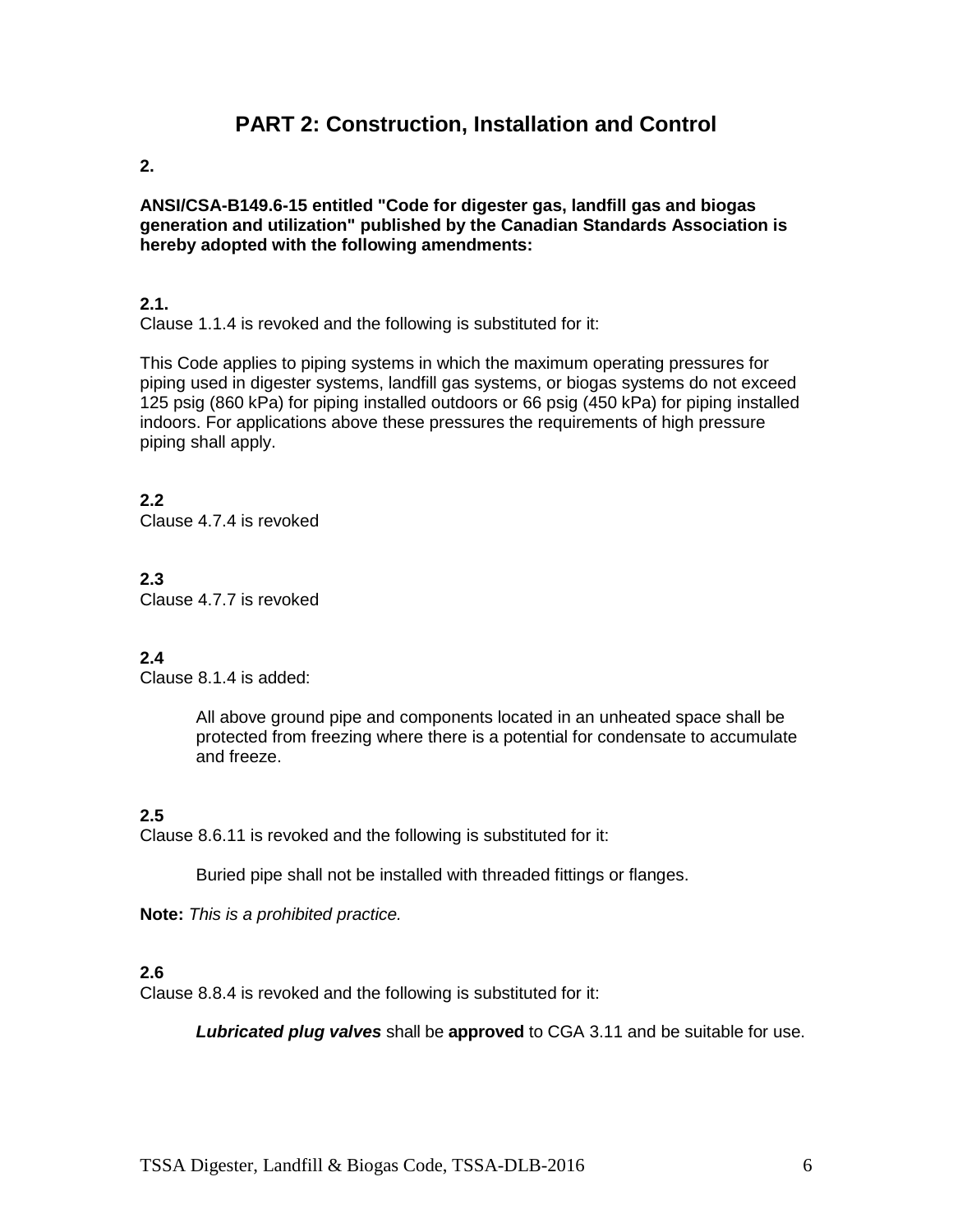Clause 8.8.5 is revoked and the following is substituted for it:

**Non-Lubricated valves** shall be **approved** to CGA 3.11 and be suitable for use.

#### **2.8**

Clause 8.8.6 is revoked and the following is substituted for it:

#### *High-performance butterfly valves* shall be **approved** to CGA 3.16 and be suitable for use and be

- (a) corrosion resistant;
- (b) suitable for the gas composition;
- (c) suitable for the temperatures of service; and
- (d) of full lug design or flanged ends.

When used as *burner test firing valves* or as isolation *valves* on *waste gas burners*, *high-performance butterfly valves* shall also comply with API 607.

#### **2.9**

Clause 8.8.7 is revoked and the following is substituted for it:

*Valves* larger than 8 inch (200 mm) shall have the level of intended safety specified in CGA 3.11 or CGA 3.16 and be suitable for use.

#### **2.10**

Clause 8.10.2 is revoked and the following is substituted for it:

A manometer or other suitable vacuum/pressure device which does not require external power shall be provided to indicate the pressure

(a) in each *digester*;

(b) to the *waste gas burner* upstream from the *overpressure control valve*; and

(c) to the *boilers* upstream from the backpressure control device (if provided).

#### **2.11**

Clause 13.2.2 is revoked and the following is substituted for it:

To maintain surveillance over any internal corrosion of a *digester gas* system, periodic internal inspections of the system shall be conducted. The inspection spools and other means of pipe inspection that are provided shall be opened for examination of the inside of the piping. This requirement is not applicable for systems that use type 316 or 316L stainless steel piping.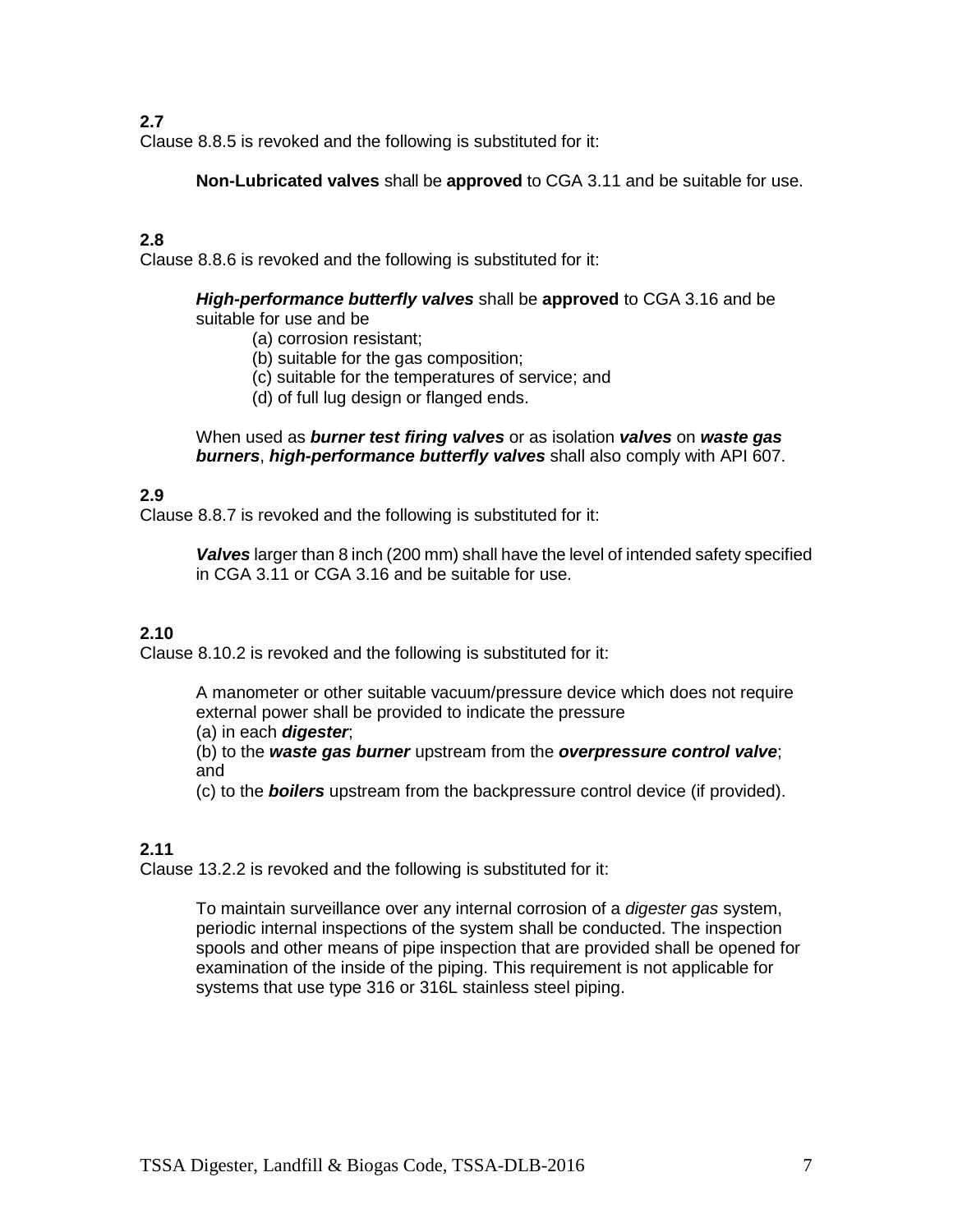Clause 14.1.5 is added:

The following clauses are of no force and effect for components located upstream of the extraction blower on the vacuum side of the gas system.

- 18.1 General, 18.2 Material,
- 18.3.1 Stainless steel pipe, tubing and fittings,
- 18.3.2 Plastic pipe and fittings,
- 18.4 Purging,
- 18.6 Buried piping,
- 18.7 Gas piping identifications,
- 18.8 Manual shut-off valves upstream from the appliance valve train,
- 18.9 Drip Traps upstream from the appliance valve train, and
- 22 Operation and maintenance of landfill gas systems

#### **2.13**

Clause 14.7.4 is revoked

#### **2.14**

Clause 14.7.6 is revoked and the following is substituted for it:

All pressure vessels shall comply with the requirements of CSA B51.

#### **2.15**

Clause 16.2.1.1 is revoked and the following is substituted for it:

When gas blowers are installed indoors in other than *hazardous areas* (e.g., *boiler* rooms), they shall be of the *sealed type***.** When open type blowers are installed outdoors they shall be at least 3 meters from any source of ignition or flammable vapours.

#### **2.16**

Clause 18.1.5 is added:

All above ground pipe and components located in an unheated space shall be protected from freezing where there is a potential for condensate to accumulate and freeze.

#### **2.17**

Clause 18.2.3(e) is revoked and the following is substituted for it:

#### *Flexible metallic hose approved* for the application

(e) shall be made of Type 316 stainless steel or other material resistant to wet *landfill gas*.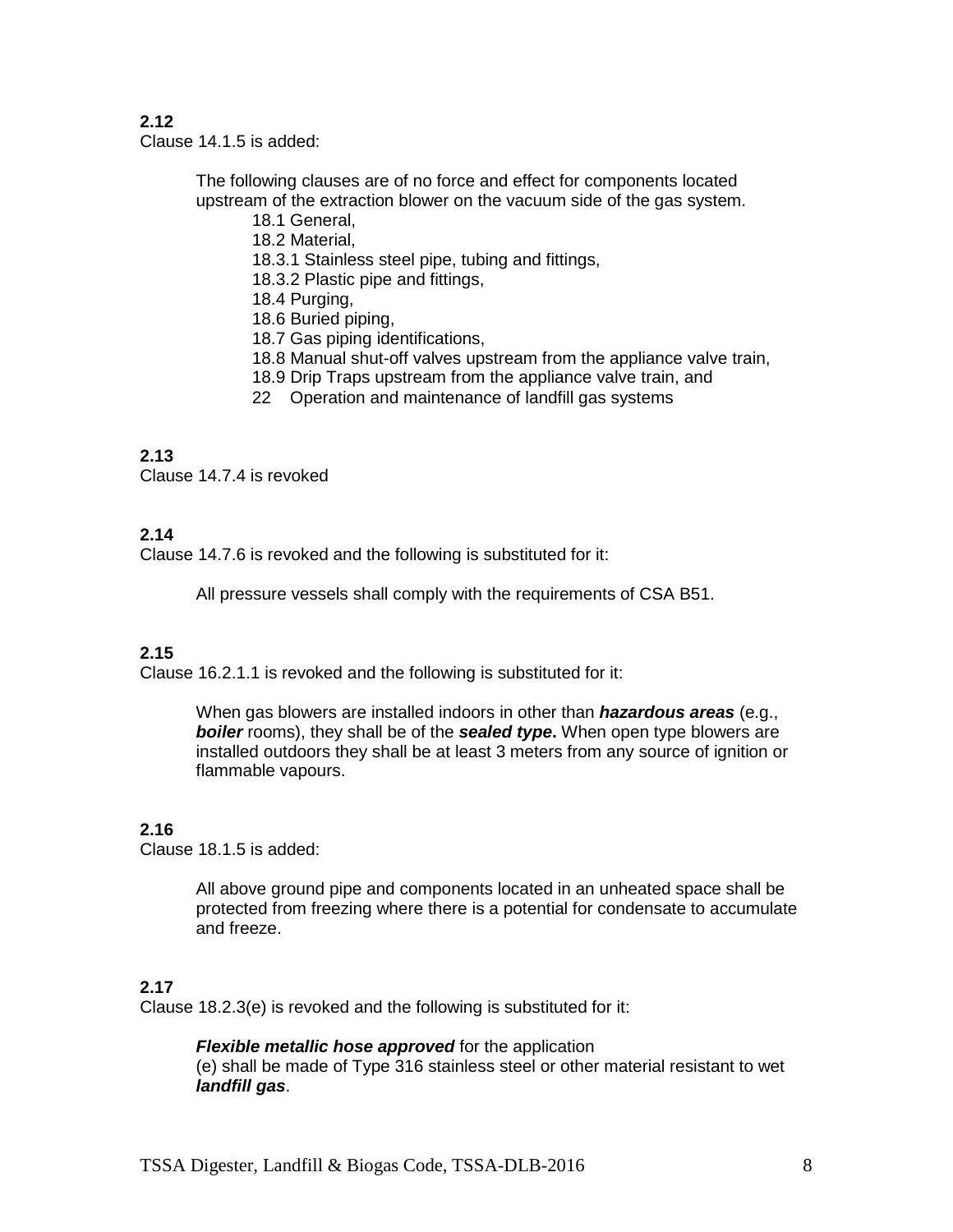Clause 18.3.2.5 is revoked and the following is substituted for it:

With the exception of drain traps referenced in 18.9.6, mechanical-compression type, flexible or non-flexible, joining methods and fittings shall not be acceptable for use with plastic pipe (except for earth-buried installations) and when used shall be acceptable to the authority having jurisdiction.

#### **2.19**

Clause 18.6.6 is added:

Buried pipe shall not be installed with threaded fittings or flanges on the positive pressure side of the system.

#### **2.20**

Clause 18.8.3 is revoked and the following is substituted for it:

*Lubricated plug valves* shall be **approved** to CGA 3.11 and be suitable for use.

#### **2.21**

Clause 18.8.4 is revoked and the following is substituted for it:

**Non-Lubricated valves** shall be **approved** to CGA 3.11 and be suitable for use.

#### **2.22**

Clause 18.8.5 is revoked and the following is substituted for it:

*High-performance butterfly valves* shall be **approved** to CGA 3.16 and be suitable for use and be

- (a) corrosion resistant;
- (b) suitable for the gas composition;
- (c) suitable for the temperatures of service; and
- (d) of full lug design or flanged ends.

When used as *burner test firing valves* or as isolation *valves* on *waste gas burners*,

*high-performance butterfly valves* shall also comply with API 607.

#### **2.23**

Clause 18.8.6 is revoked and the following is substituted for it:

*Valves* larger than 8 inch (200 mm) shall have the level of intended safety specified in CGA 3.11 or CGA 3.16.and be suitable for use.

#### **2.24**

Clause 18.9.4 is revoked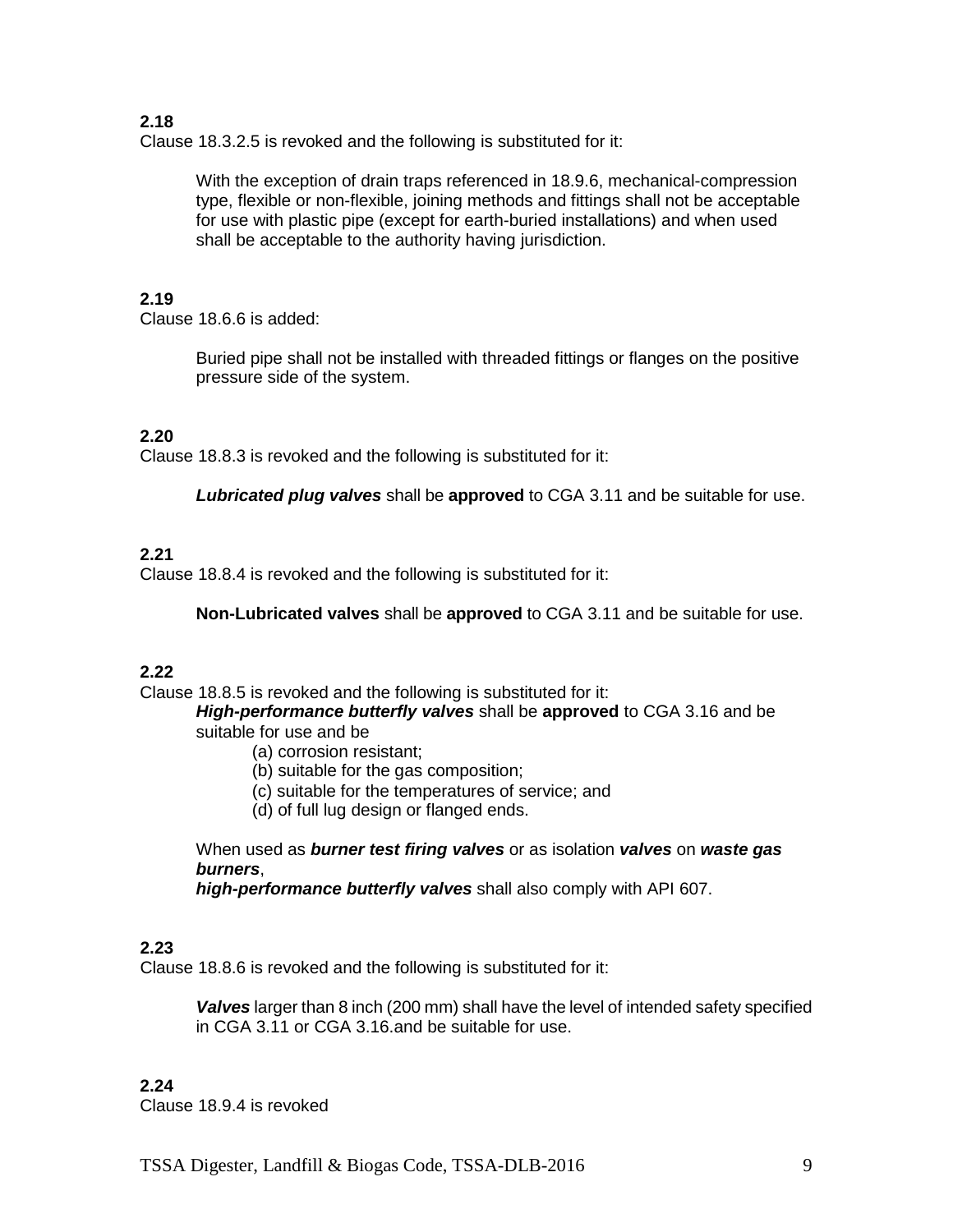Clause 18.9.6 is added:

Sumps that use pumps to remove condensate shall:

- a) Use intrinsically safe electric pumps or compressed air operated pumps constructed to withstand the corrosive nature of condensate
- b) Be equipped with level controls
- c) Be designed to suit the pressure or vacuum conditions
- d) Be accessible for maintenance

#### **2.26**

Clause 18.9.7 is added:

Drip traps in a landfill gas system to remove condensate shall:

- a) Allow for gravity drainage of condensate
- b) Be designed to suit the pressure
- c) Be accessible for maintenance and monitoring of liquid levels

#### **2.27**

Clause 23.7.4 is revoked

#### **2.28**

Clause 23.7.6 is revoked and the following is substituted for it:

All pressure vessels shall comply with the requirements of CSA B51.

#### **2.29**

Clause 23.8 is revoked and the following is substituted for it:

#### **Prohibited practices for biogas systems**

In this Code the following Clauses are designated with a note stating "This is a listed prohibited practice":

- (a) Clause 23.4.1: use of open flame;
- (b) Clause 23.4.2: flame, or other source of *ignition* for checking leaks;
- (c) Clause 23.4.3: flashlight or other light for checking leaks;

(d) Clause 23.4.4: smoking;

(e) Clause 23.5: isolation of safety devices;

(f) Clause 23.6: use of deteriorated *appliances, accessories, components, equipment*, and materials;

#### (g) Clause 24.5.1: damaged *appliances*;

(h) Clause 25.4.2: exhausting unburned gas;

(i) Clause 27.3.2.6: plastic pipe

(j) Clause 27.3.3.3: copper solder-joint fittings and connections;

(k) Clause 27.6.1: buried piping;

- (l) Clause 27.6.11: buried threaded fittings;
- (m) Clause 27.8.2: non-*lubricated plug* or eccentric-type plug *valve*; and
- (n) Clause 28.8.3.3: *valve* upstream from relief.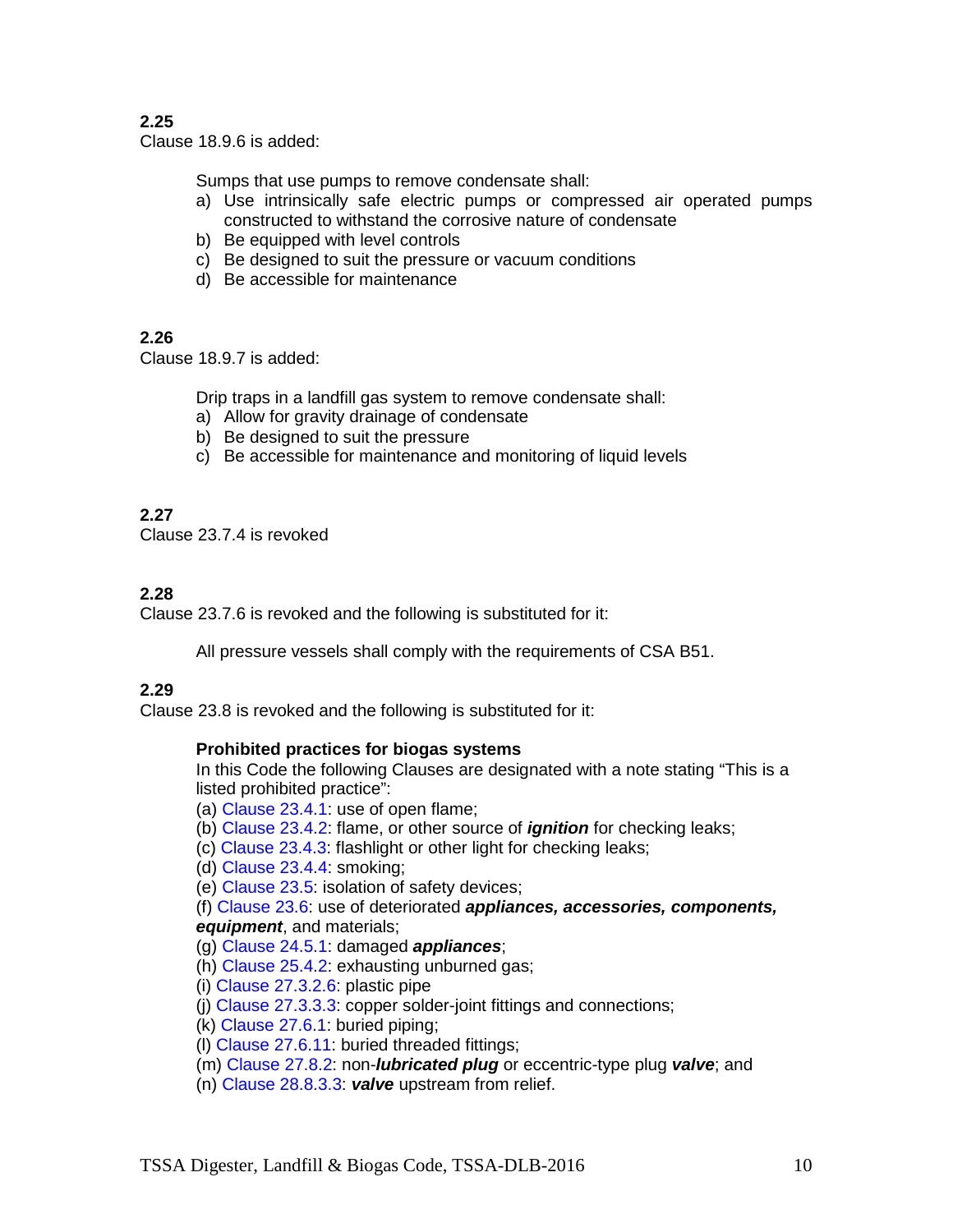Clause 25.1.1 is revoked and the following is substituted for it:

An *appliance* utilizing *biogas* separately, dual-fired, or in combination with natural gas, propane, or fuel oil shall be approved by the *authority having jurisdiction* for the application and shall have affixed an *approval* label acceptable to the *authority having jurisdiction*.

#### **2.31**

Clause 26 is revoked and the following is substituted for it:

#### **Air for combustion, venting, and ventilation in biogas systems**

#### **2.32**

Clause 27.1.4 is added:

All above ground pipe and components located in an unheated space shall be protected from freezing where there is a potential for condensate to accumulate and freeze.

#### **2.33**

Clause 27.6.11 is revoked and the following is substituted for it:

Buried pipe shall not be installed with threaded fittings or flanges.

**Note:** *This is a listed prohibited practice.*

#### **2.34**

Clause 27.8.4 is revoked and the following is substituted for it:

*Lubricated plug valves* shall be **approved** to CGA 3.11 and be suitable for use.

#### **2.35**

Clause 27.8.5 is revoked and the following is substituted for it:

**Non-Lubricated valves** shall be **approved** to CGA 3.11 and be suitable for use.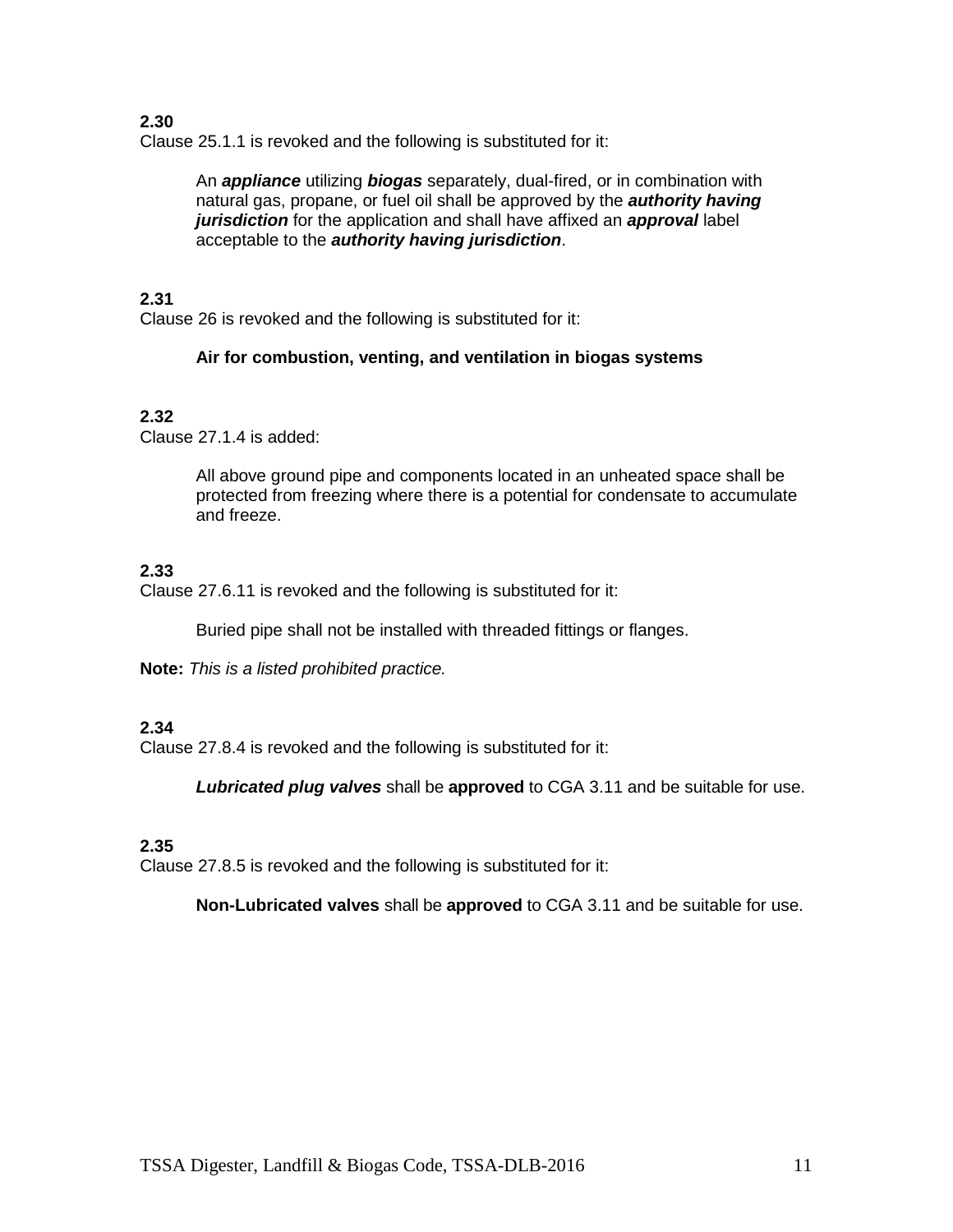Clause 27.8.6 is revoked and the following is substituted for it:

#### *High-performance butterfly valves* shall be **approved** to CGA 3.16 and be suitable for use and be

- (a) corrosion resistant;
	- (b) suitable for the gas composition;
	- (c) suitable for the temperatures of service; and
	- (d) of full lug design or flanged ends.

When used as *burner test firing valves* or as isolation *valves* on *waste gas burners*, *high-performance butterfly valves* shall also comply with API 607.

#### **2.37**

Clause 27.8.7 is revoked and the following is substituted for it:

*Valves* larger than 8 inches (200 mm) shall have the level of intended safety specified in CGA 3.11 or CGA 3.16.and be suitable for use.

#### **2.38**

Clause 27.9.4(a) is revoked and the following is substituted for it:

#### A *drip trap* of the *continuous-flow type* shall have a

(a) reliable gas seal of not less than 1.5 times the maximum operating gas pressure or 1.5 times the relief setting of the *biogas* excess pressure relief *valve*, whichever is greater;

#### **2.39**

Clause 27.10 is revoked and the following is substituted for it:

#### **Biogas instrumentation**

#### **2.40**

Clause 27.10.2 is revoked and the following is substituted for it:

A manometer or other suitable vacuum/pressure device which does not require external power shall be provided to indicate the pressure

(a) in each *digester*;

(b) to the *waste gas burner* upstream from the *overpressure control valve*; and

(c) to the *boilers* upstream from the backpressure control device (if provided).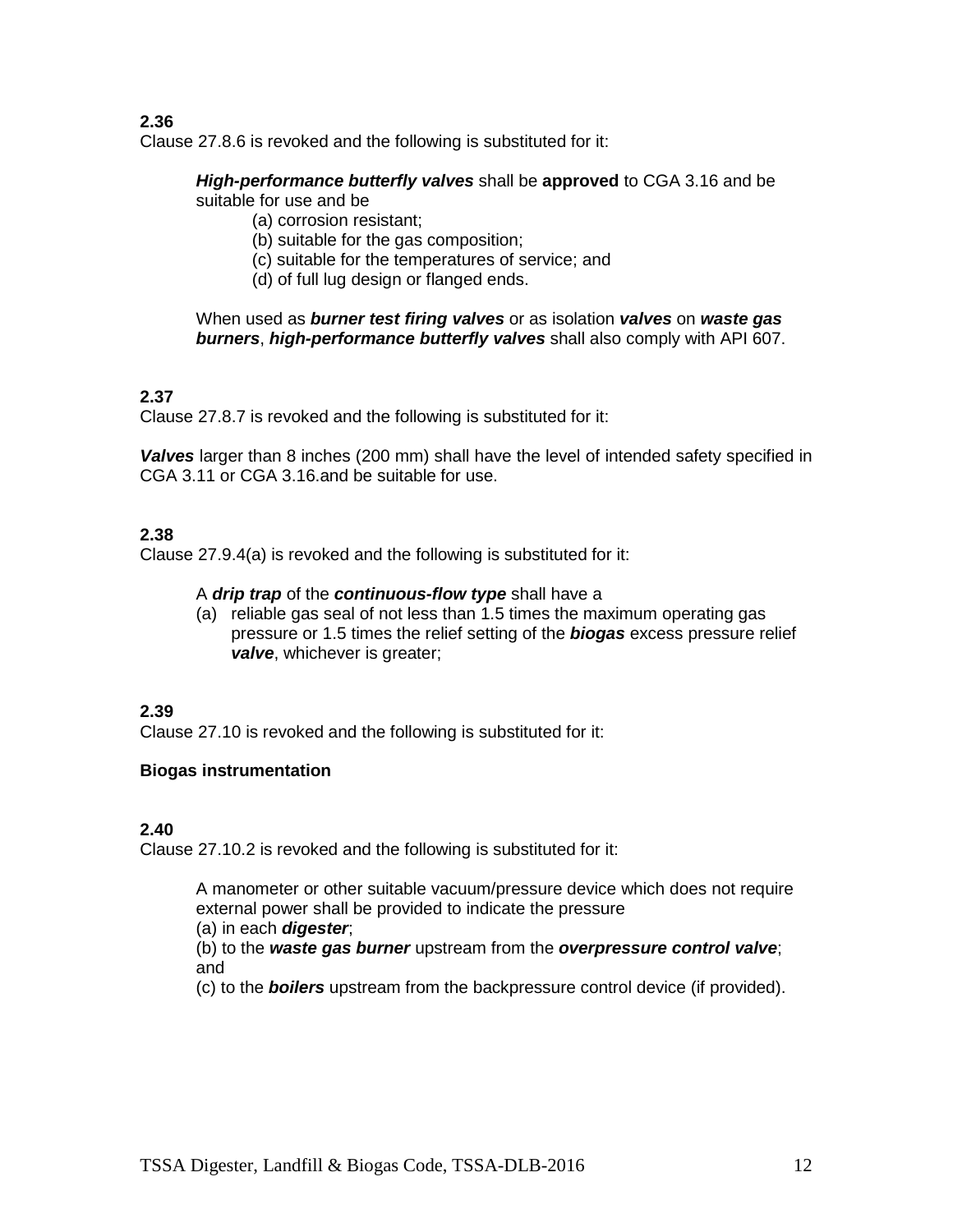Clause 27.11.2(a) is revoked and the following is substituted for it:

A check valve, where used, shall meet the following requirements: (a) Its housing and the internal parts shall be made of a material that is resistant to the corrosive effects of the *biogas*.

#### **2.42**

Clause 28.2.2 is revoked and the following is substituted for it:

Structural steel surfaces in contact with *biogas* shall be suitably protected from corrosion to provide long-term gas-tightness.

#### **2.43**

Clause 28.6.1 is revoked and the following is substituted for it:

A *liquid overflow* line shall be provided on each digester. In situations where *liquid overflow* is not practical, alternative methods to reliably control substrate level such as pumps and level transmitters may be used.

#### **2.44**

Clause 28.7.1b is revoked and the following is substituted for it:

A pair of *flash-back (flame) arresters* and *pressure/vacuum relief valves* shall be provided on *digesters* and shall be:

(b) piped in parallel, with a three-way manual change-over *valve* OR interlocking manual shut-off valves installed in the common supply piping, so that there shall be only one of the *flash-back (flame) arresters* and *pressure/vacuum relief valves* in service at all times.

#### **2.45**

Clause 28.7.4 is revoked and the following is substituted for it:

Except as noted in clause 28.7.1b, shut-off *valves*, other shut-off devices, and closures and obstructions of any kind, with the exception of the *flash-back (flame) arresters*, shall not be installed in the gas connection between the *biogas* holding space and the digester excess gas *pressure/vacuum relief valve*.

#### **2.46**

Clause 28.8 is revoked and the following is substituted for it:

#### **Biogas storage containers**